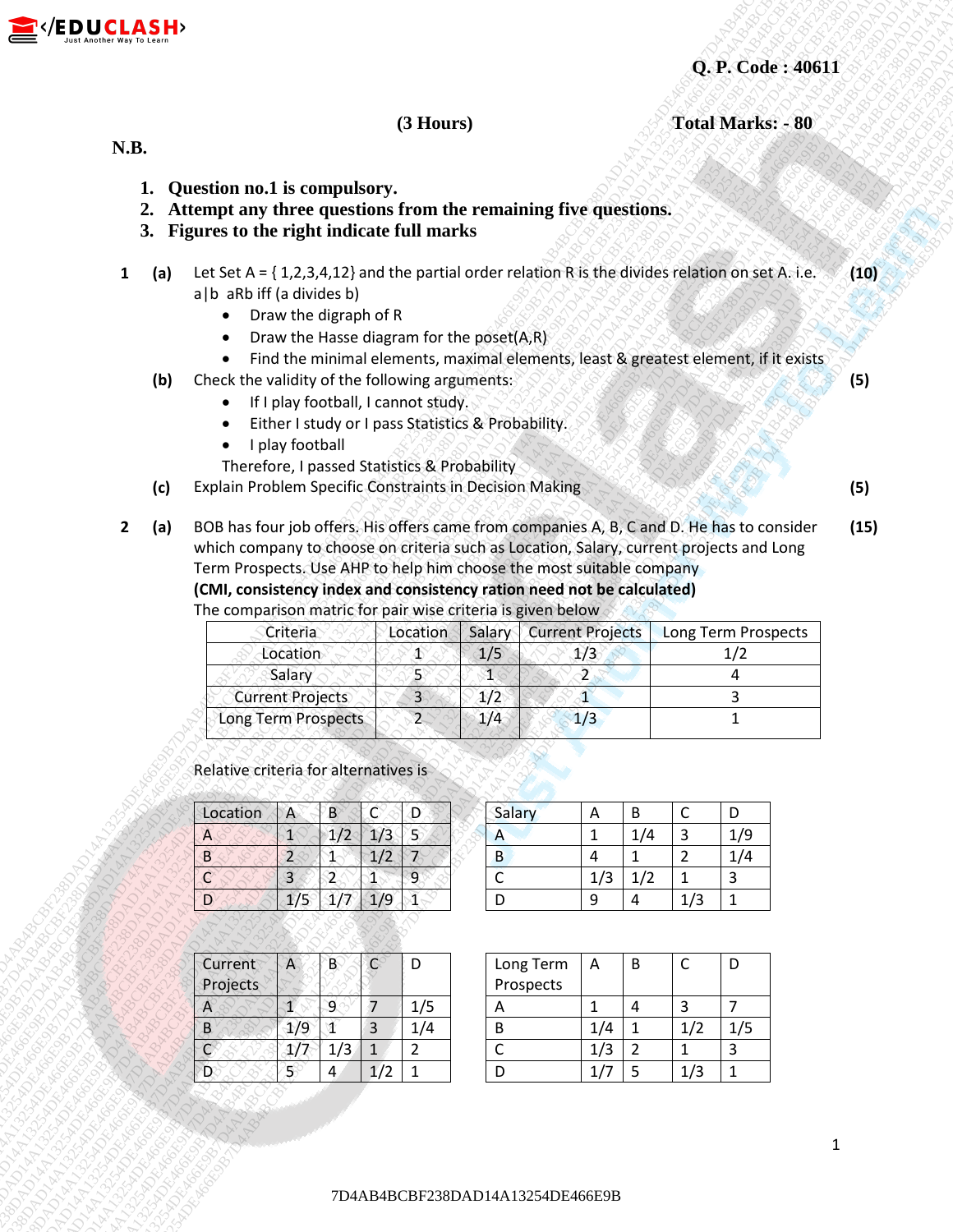

- **2 (b)** Use Mathematical Induction to prove the property P(n) P(n):  $n^3$  + 2n is divisible by 3  $\forall$  n ε N
- **3 (a)** Use SAW method to determine the best Fighter Aircraft. The beneficiary criteria are maximum speed and Durability, non-beneficiary criteria are Maintenance Cost and Purchase Price. The measures for different criteria are given in the table below

|                  |                     |                                                                                                                                                                              |                                                                                                                         |                                                                                                                                           |               | Q. P. Code: 40611 |                |
|------------------|---------------------|------------------------------------------------------------------------------------------------------------------------------------------------------------------------------|-------------------------------------------------------------------------------------------------------------------------|-------------------------------------------------------------------------------------------------------------------------------------------|---------------|-------------------|----------------|
| $\overline{2}$   | (b)                 | Use Mathematical Induction to prove the property P(n)<br>P(n): $n^3$ + 2n is divisible by 3 $\forall$ n $\epsilon$ N                                                         |                                                                                                                         | $\overline{2}$                                                                                                                            |               |                   | (5)            |
| 3                | (a)                 | Use SAW method to determine the best Fighter Aircraft. The beneficiary criteria are<br>maximum speed and Durability, non-beneficiary criteria are Maintenance Cost and       |                                                                                                                         |                                                                                                                                           |               |                   | (10)           |
|                  |                     |                                                                                                                                                                              |                                                                                                                         | Purchase Price. The measures for different criteria are given in the table below                                                          |               |                   |                |
|                  |                     | Type of Aircraft                                                                                                                                                             | Maintenance                                                                                                             | <b>Purchase Price</b>                                                                                                                     | Durability in | Maximum           |                |
|                  |                     |                                                                                                                                                                              | Cost in Rs                                                                                                              | in Rs                                                                                                                                     | years         | Speed in Km/hr    |                |
|                  |                     | A1                                                                                                                                                                           | 20000                                                                                                                   | 2000000                                                                                                                                   | 5             | 7200              |                |
|                  |                     | A2                                                                                                                                                                           | 10000                                                                                                                   | 5000000                                                                                                                                   | F             | 10600             |                |
|                  |                     | A3                                                                                                                                                                           | 30000                                                                                                                   | 3500000                                                                                                                                   | 6             | 6000              |                |
|                  |                     | The weights for different criteria are as follows                                                                                                                            |                                                                                                                         |                                                                                                                                           |               |                   |                |
|                  |                     | Type of Aircraft                                                                                                                                                             | Maintenance                                                                                                             | <b>Purchase Price</b>                                                                                                                     | Durability in | Maximum           |                |
|                  |                     |                                                                                                                                                                              | Cost in Rs                                                                                                              | in Rs                                                                                                                                     | years         | Speed in Km/hr    |                |
|                  |                     | Weight                                                                                                                                                                       | 0.15                                                                                                                    | 0.4                                                                                                                                       | 0.2           | 0.25              |                |
|                  |                     | ☜<br>Past experience shows the probabilities of demand are 0.25, 0.45 and 0.3, respectively.                                                                                 | demand, profit can be Rs 30000 per month.                                                                               | Open ten new outlets: The profits can be Rs 150000, Rs 110000 and Rs 60000 for<br>high demand, medium demand and low demand respectively. |               |                   |                |
|                  |                     | Draw a decision tree and find the optimal decision.                                                                                                                          |                                                                                                                         |                                                                                                                                           |               |                   |                |
| $\blacktriangle$ | $\langle a \rangle$ | How many slices of pizza can be obtained by making straight cuts with a pizza knife?<br>Assume that no cuts are parallel and all cuts do not intersect at the same position. |                                                                                                                         | Find the recurrence relation and solve using backtracking method                                                                          |               |                   |                |
| Д                | $\{b\}$             | What are Quantifiers? Write the following expressions in symbols<br>$\bullet$<br>$\bullet$<br>۹<br>×                                                                         | Every rational number is a real number.<br>No rational number is a real number.<br>Some real numbers are prime numbers. | Some rational numbers are not real numbers.                                                                                               |               |                   | (10)<br>(10)   |
|                  |                     |                                                                                                                                                                              |                                                                                                                         |                                                                                                                                           |               |                   | $\overline{2}$ |

| Type of Aircraft | Maintenance | <b>Purchase Price</b> | Durability in | <b>Maximum</b> |
|------------------|-------------|-----------------------|---------------|----------------|
|                  | Cost in Rs  | in Rs.                | vears.        | Speed in Km/hr |
| Weight           | 0.15        | 0.4                   | 0.2           | 0.25           |

- **(b)** A company wants to introduce a new brand of ice cream in the market. The following alternatives are available with the company. **(10)**
	- Open five new outlets: If demand is high, a profit of Rs 80000 per month is expected. If the demand is medium, profit can be Rs 50000 per month and for low demand, profit can be Rs 30000 per month.
	- Open ten new outlets: The profits can be Rs 150000, Rs 110000 and Rs 60000 for high demand, medium demand and low demand respectively.

- **4 (a)** How many slices of pizza can be obtained by making straight cuts with a pizza knife? Assume that no cuts are parallel and all cuts do not intersect at the same position. Find the recurrence relation and solve using backtracking method **(10)**
- **4 (b)** What are Quantifiers? Write the following expressions in symbols
	- Every rational number is a real number.
	- No rational number is a real number.
	- Some rational numbers are not real numbers.
	- Some real numbers are prime numbers.